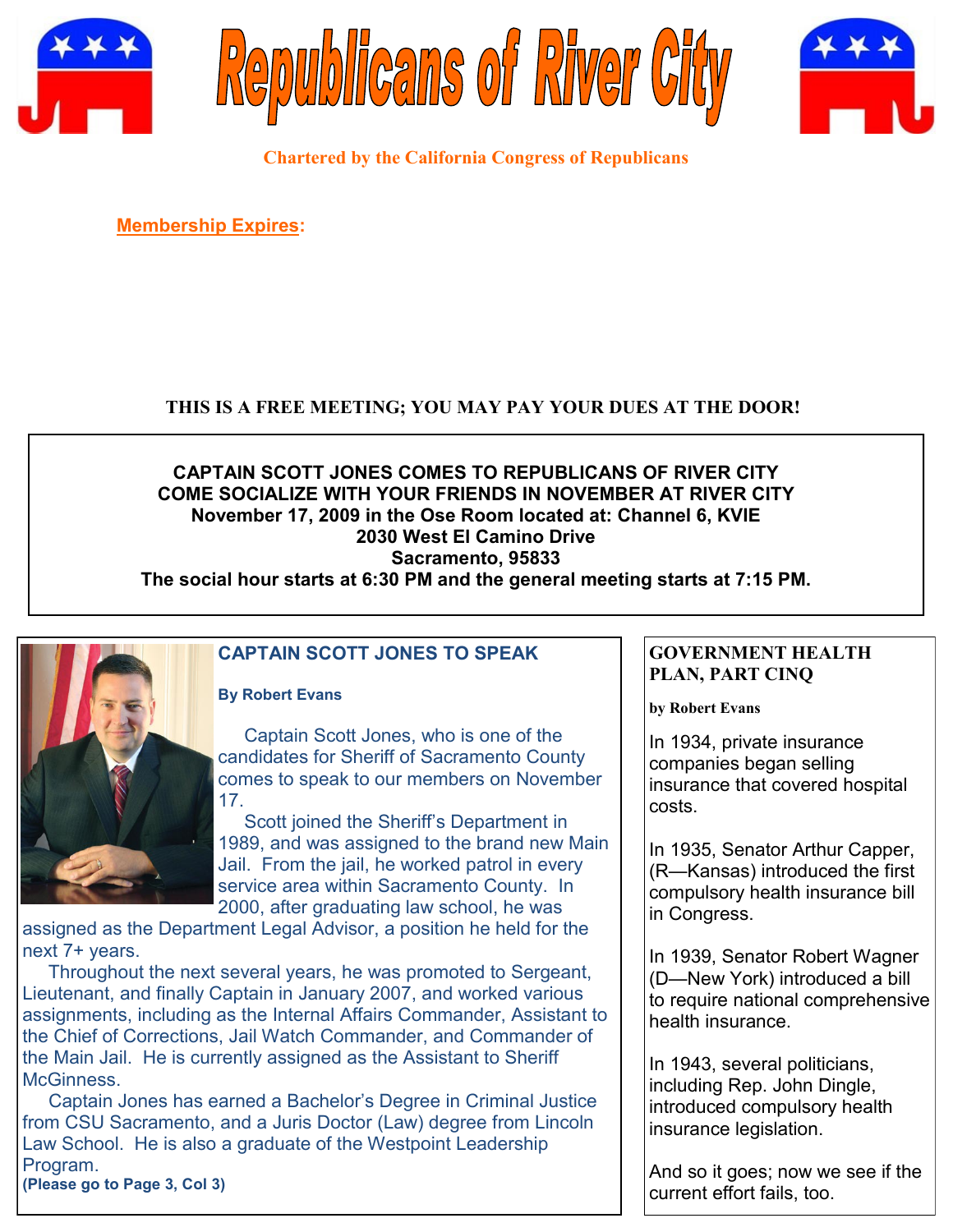# **IT'S ALMOST CHRISTMAS TIME AT REPUBLICANS OF RIVER CITY COME CELEBRATE AND DINE WITH YOUR FRIENDS IN DECEMBER December 10, 2009 At Arden Hills Country Club 1220 Arden Hills Lane, Sacramento REMEMBER, THERE IS NO GENERAL MEMBERS MEETING ON DECEMBER 15.**

### **HERE IS THE MAP TO ARDEN HILLS COUNTRY CLUB**

For anyone unsure of how to find the Arden Hills Country Club, here is a map.

(Arden Hills is where Mark Spitz learned to swim; you will recall he went on to win 7 gold medals in the 1972 Olympic games).

Arden Hills is a very nice venue and each and every one of our members who attended our Christmas Party last year enjoyed the event and commented on how good the food was and how beautifully decorated to room was. The staff at Arden Hills insures us that this year will be just as good.





The cost is \$30 per person if paid before December 1 (and \$35 if paid after December 1). Please make your check to: Republicans of River City (or to RRC) and mail it to: P.O. Box 1776, Carmichael, CA 95609- 1776.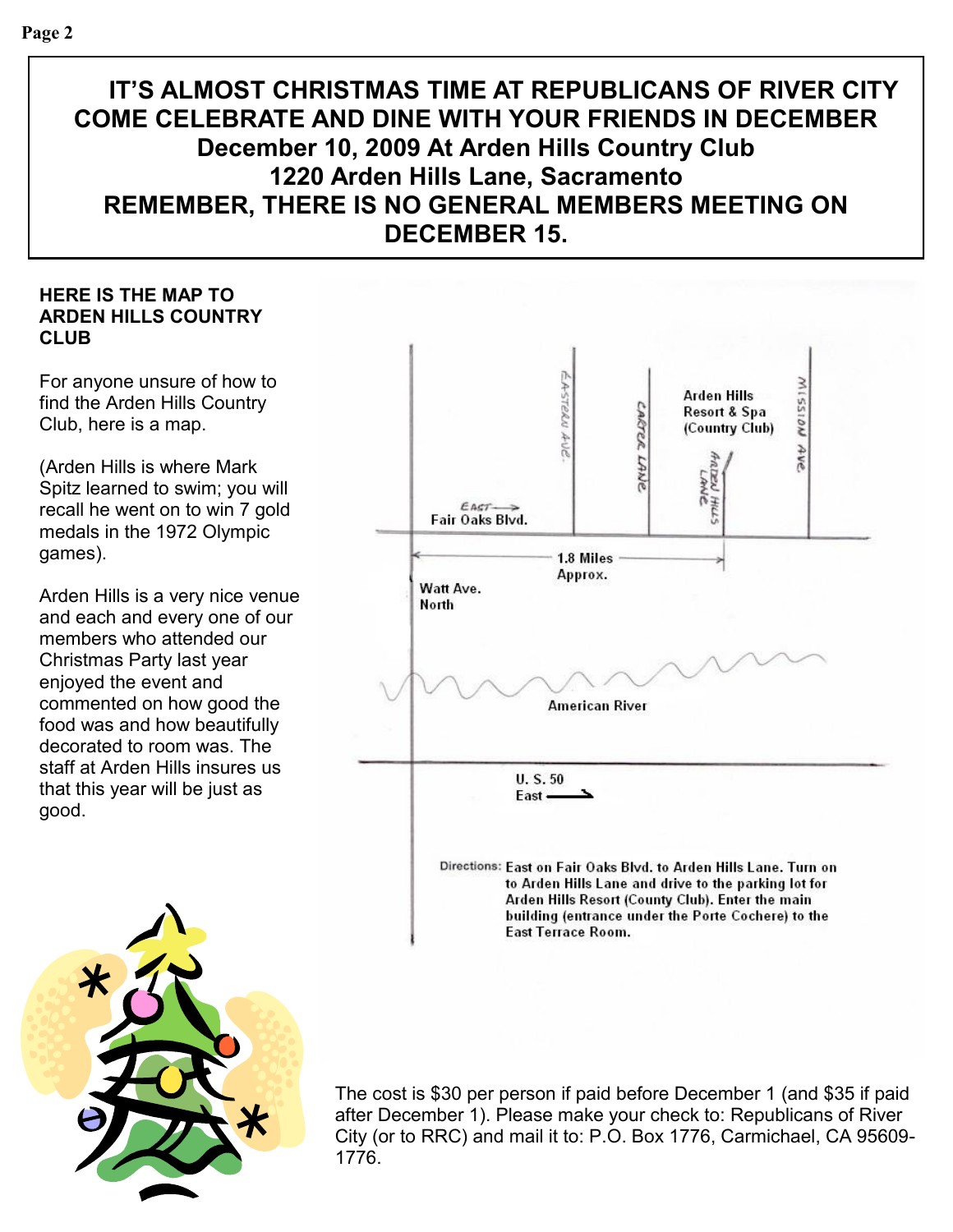**Page 3**



**Passage of the Water Legislation Package**

**By Roger Niello**

The California **legislature** approved a package of bills

aimed at addressing California's water challenges and the environmental health of the Delta. While the bills passed the legislature and are expected to be signed by the Governor, I was unable to support the final product.

 Certainly, California has water challenges and the health of the Sacramento/San Joaquin Delta is at risk. There is no question that water-challenged Southern California can use the assistance from the water-rich areas of Northern California. While that assistance is willing to be provided, it can't be done in a manner that threatens our own water security.

 I also recognize the need for additional water storage facilities to ensure that we have more water available in the dry years. But unfortunately, the bond bill that was put forth won't guarantee this. It provides for additional water storage to be built after many more environmental hurdles are cleared, a process that could hold up these projects for years and which could mean many never get built. In the meantime, it is wrong to ask the voters to approve an \$11 billion bond measure that adds significantly to our overall bonded indebtedness at the same time the state faces a potential \$20 billion deficit.

 Overall, this package of bills represents a bad deal for Northern California and the Sacramento region that in the end will result in residents having to pay more for their water and wastewater treatment, with fewer water rights protections.



**SENATOR DAVE COX CAPITOL REPORT**

**By Dave Cox**

October is National Energy

Awareness Month to recognize the importance of energy efficiency and conservation.

 Consumers are encouraged to use energy efficient products to conserve energy.

 Currently, California's utilities are required to provide 20 percent of our energy from renewable sources and they are unable to meet that standard today. Yet, Democrat lawmakers want to increase the standard.

 In keeping with California's reputation for novelty, state lawmakers are attempting to impose a 33 percent renewable energy standard – a policy that will be difficult and expensive for businesses and consumers to meet.

 In the state's quest for renewable energy, policy makers must keep in mind the affordability of these renewable sources.

 Some simple questions must be asked about the practicality of imposing such regulations. What infrastructure will have to put in placed in order to achieve a 33 percent of renewable energy standard? And can a middleclass family afford to pay their electricity bill at end of the month?

 With our ever-increasing population and our thirst for energy consumption, our state is continuously in search of new technological advances to obtain cleaner air.

 Technology is helping develop new energy-saving products that give our consumers better performance at a lower cost.

 But scientists need time to develop those advances; government should stay out of the way.



#### **CAPTAIN SCOTT JONES TO SPEAK**

 Captain Jones sits on many community and law enforcement boards. He is currently on the Executive Committee for the California Peace Officer's Association.

 In addition to his duties with the Sheriff's Department, Captain Jones is also an adjunct professor for newly promoted law enforcement supervisors and managers throughout the state, at both the community college and CSU level.

 Captain Jones lives in Antelope with his wife, Christy, and their four children; Alexandria, Sarah, Christopher and Andrew.

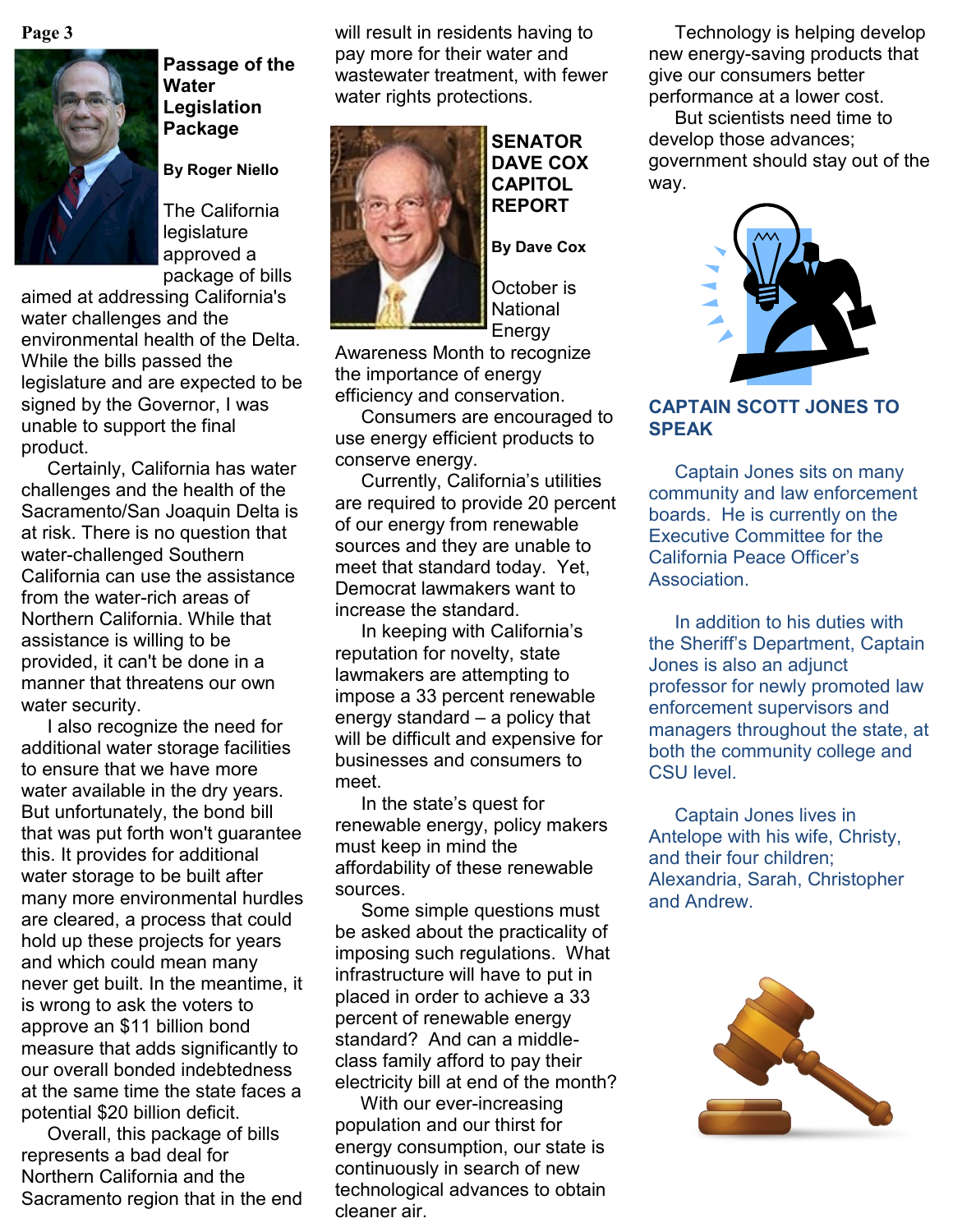# **Page 4 HAVE A LAUGH**

### 3 MEN ON A HIKE

Three men were hiking through a forest when they came upon a large raging, violent river.

Needing to get to the other side, the first man prayed: "God, please give me the strength to cross the river."

Poof! .... God gave him big arms and strong legs and he was able to swim across in about 2 hours, having almost drowned twice.

After witnessing that, the second man prayed: "God, please give me strength and the tools to cross the river."

Poof! ... God gave him a rowboat and strong arms and strong legs and he was able to row across in about an hour after almost capsizing once.

Seeing what happened to the first two men, the third man prayed: ―God, please give me the strength, the tools and the intelligence to cross the river."

Poof! .... He was turned into a woman. She checked the map, hiked one hundred yards up stream and walked across a bridge.

#### **RRC MEMBERS INDORSE BARBARA ALBY FOR BOARD OF EQUALIZATION**

#### **By Robert Evans**

The members of Republicans of River City unanimously endorsed Barbara Alby to replace Bill Leonard on the Board of Equalization at their regular monthly meeting on Tuesday, October 20.

The members of Republicans of River City recognize that there are four outstanding Republican candidates for Bill Leonard's BOE office. However, because of her experience as Chief of Staff, Barbara is viewed by RRC members as the outstanding candidate for this office.

In addition to her experience as Bill Leonard's Chief of Staff, Barbara served in the California State Assembly with distinction and Barbara served as one two California representatives on the Republican National Committee. There she was elected to several positions and made California's voice heard.

The Republicans of River City volunteer club has a long history of being the first Republican club in the county to endorse candidates who later win in the primary election and go on to win the office in the general election.

## **Republicans of River City Board of Directors:**

Carl Burton, President Fred Hildebrand, Director Betty Axup, 1st Vice President Patty Hildebrand, Director Ed Gorre, 2nd Vice President Lynn MacLean Cambria King, Membership Secretary Robert Evans, Treasurer Al Rogel, Director Paul Green, Past President Chris Angle, Director Richard Eigenheer, Director Marian Higdon, Director

# **ON THIS DATE IN HISTORY**

November 2, 1983 - President Ronald Reagan makes Martin Luther King's birthday a national holiday.

November 3, 1868 - Republican Ulysses Grant defeats Democrat Horatio Seymour in the presidential election. Seymour had denounced Lincoln's Emancipation Proclamation.

November 17, 2003 - Arnold Schwarzenegger is sworn is as Governor of California.

November 18, 1872 - Susan B. Anthony, arrested for voting, after boasting to Elizabeth Cady Stanton that she voted for "the Republican ticket, straight."

November 19, 1863 - President Lincoln delivers the Gettysburg Address, calling for a "new birth of freedom" throughout the nation.

## **DID YOU KNOW**

Did you know you can now pay your River City dues on line?

It's easy. Just set your computer browser to REPUBLICANS OF RIVER CITY, click on JOIN, and fill out the form. Then click on the SUBMIT button and fill in the credit card information.



Volume 2009, Issue 11 P. O. Box 1776 Carmichael, CA 95609-1776

Editor: Robert Evans Telephone 359-5741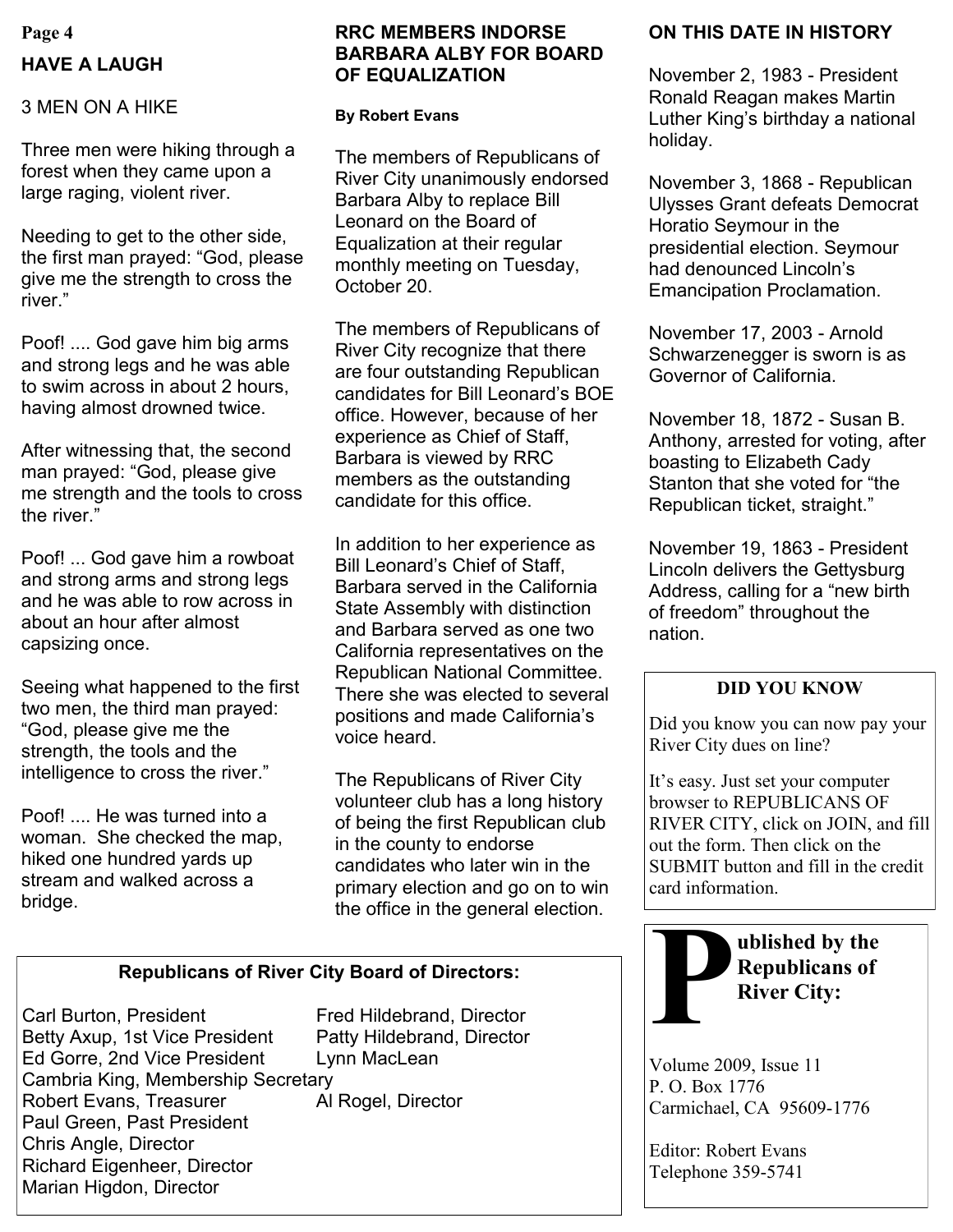

**THE GOVERNOR'S CORNER**

## **REMARKS ON THE WATER LEGISLATION SIGNED ON Arnold NOVEMBER 9**

"Mark Twain once said that whiskey is for drinking but water is worth fighting over and he was absolutely correct, because I think he was talking about California here, because the fights that were going on here for four decades, this division, has blocked California from investing in its water infrastructure. But I'm proud to say that we fought through all of the minefields and we got the job done.

―Yesterday I signed the lynchpin of our water package, an \$11 billion bond measure. And that \$11 billion will be leveraged of another \$30 billion in federal and local money, so altogether this water infrastructure is a \$40 billion package. We will build with this, of course, a lot of things. We will build above and below-theground water storage and we will fix the Delta and we will fix the ecosystem of the Delta. In fact, along with the Florida Everglades, this will be one of the largest environmental restoration projects in the nation. And we will crack down also on those who illegally take water to the detriment of others and we will monitor and clean up our groundwater to protect the public's health and restore local supplies.

―We will also tackle conservation. … how important that is because, while increasing our supply is vital, we must also reduce our demand. So our water agreement calls for a 20 percent reduction in per capita on water consumption

by the year 2020.

―So our water package includes more than \$2 billion that could be used to help local districts reach their conservation goals by 2020.

―That's why today the average Californian uses 40 percent less electricity, because we're doing conservation also in electricity. The Californians are very good when it comes to conservation. All we have to do is set the goal and ask them to participate. And let me tell you, that for the last 30 years our electricity usage per capita has not gone up and that's why we are 40 percent more energy efficient as a state than any other place in the United States. And we must do exactly the same thing also with water. And it also starts at home. I think we have to teach our kids how to save water. I mean, I tell my kids they can only take showers now for five minutes. I say that 15 minute and 20-minute showers is over. Now they have only 5 minutes.

"Now, today we set forth a bold vision for the future of California. But the only way that we can turn this vision into reality is if we get the people's help, because we know that half of the work has been now by the legislators and by our incredible coalition that came together.

―Then we can make sure that California has safe and reliable water -- and not only safe and reliable but clean water in the future because, as you know, there's a lot of money in here for cleaning also our groundwater, which has been a big problem in the state of California.

―So with that I just want to say that I am very happy that everyone came together. I want to

**Page 5** thank again the legislative by the year 2020. leaders, Democrats and Republicans, for having done an outstanding job. I want to thank again the legislators that all worked together. I want to thank also the various different coalitions that came together, especially also the Latino Water Coalition. Thank you very much for your great help, to be out there and marching in front of the Capitol and protesting and sending a very loud and clear message to the legislators that it has to be done now and not next year but now."



**SOME THINGS TO PONDER**

There are worse things than getting a call for a wrong number at 4 AM. It could be the right number.

Do you realize that in about 50 years, we'll have thousands of old ladies running around with tattoos?

A good time to keep your mouth shut is when you're in deep water.

How come it takes so little time for a child who is afraid of the dark to become a teenager who wants to stay out all night?

The nicest thing about the future is that it always starts tomorrow.

There are no new sins; the old ones just get more publicity.